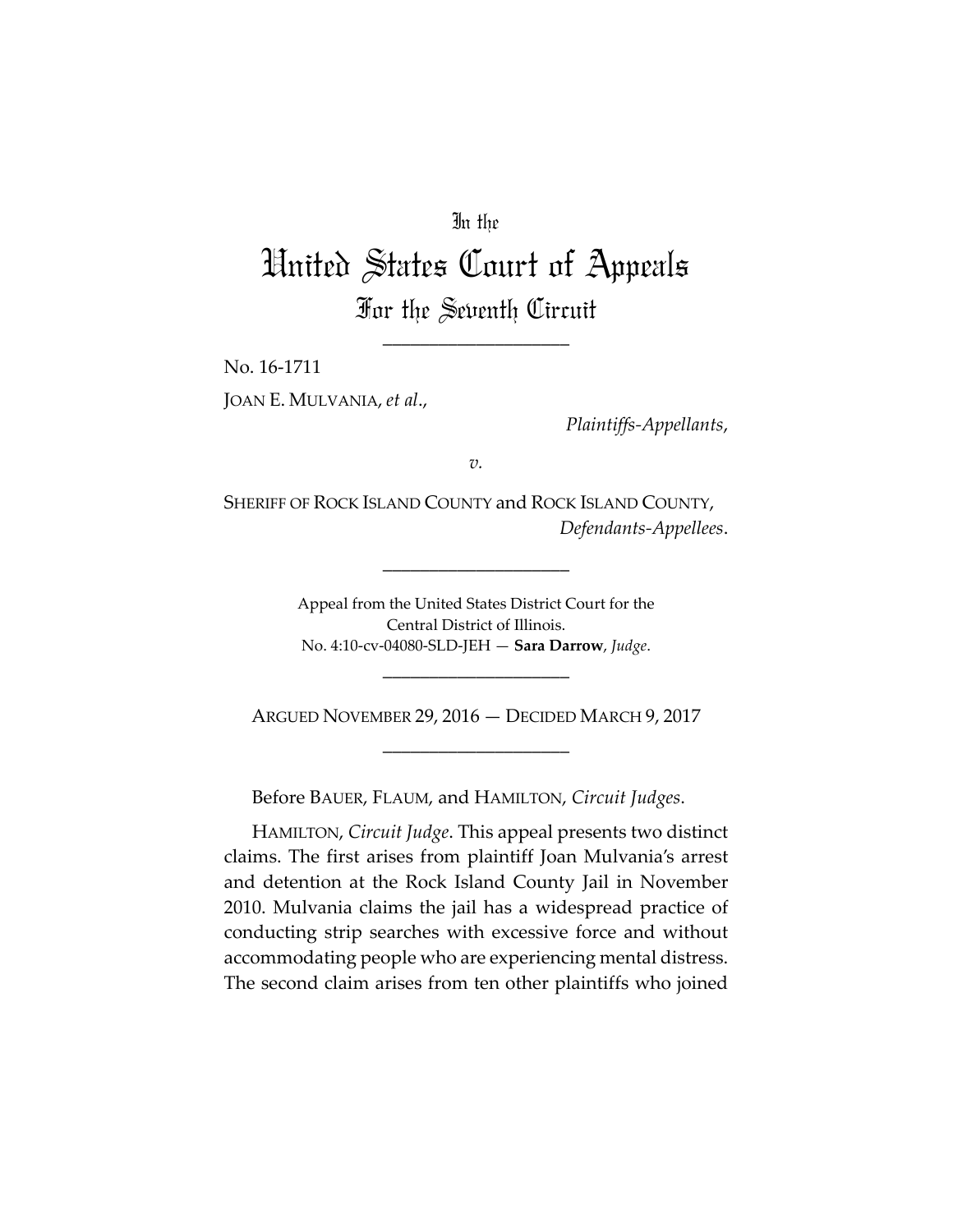the suit to challenge the Rock Island Sheriff's policy that re‐ quires female detainees to wear either white underwear or no underwear at all. They argue the policy is not rationally re‐ lated to a legitimate governmental objective and that it im‐ pairs their dignity without sufficient justification. They also seek certification to pursue that claim as a class.

We affirm the district court's grant of summary judgment against Mulvania on both of her claims. We reverse the district court's grant of summary judgment against the other plain‐ tiffs on the underwear policy, but we affirm denial of class cer‐ tification on that claim. We recount the facts as told in the par‐ ties'undisputed statement of facts. Where a dispute exists, we note the dispute and resolve it in favor of plaintiffs for purposes of summary judgment, giving them the benefit of rea‐ sonable inferences. E.g., *Zerante v. DeLuca*, 555 F.3d 582, 584 (7th Cir. 2009).

I. *Mulvania's Claims*

#### A. *Undisputed Facts of Mulvania's Arrest and Detention*

On November 7, 2010, two police officers arrested Joan Mulvania for domestic battery. They brought her to the Rock Island County Jail, but upon arrival, Mulvania refused to exit the vehicle. Several corrections officers moved her from the car to a holding cell in the jail. Mulvania's speech was slurred, and she screamed obscenities, refused to cooperate with the officers, and was physically combative. The officers testified that Mulvania appeared intoxicated and was acting errati‐ cally. Mulvania claims she was experiencing a "post‐trau‐ matic stress disorder flashback." She disputes that the officers smelled alcohol on her breath. Defendants acknowledge that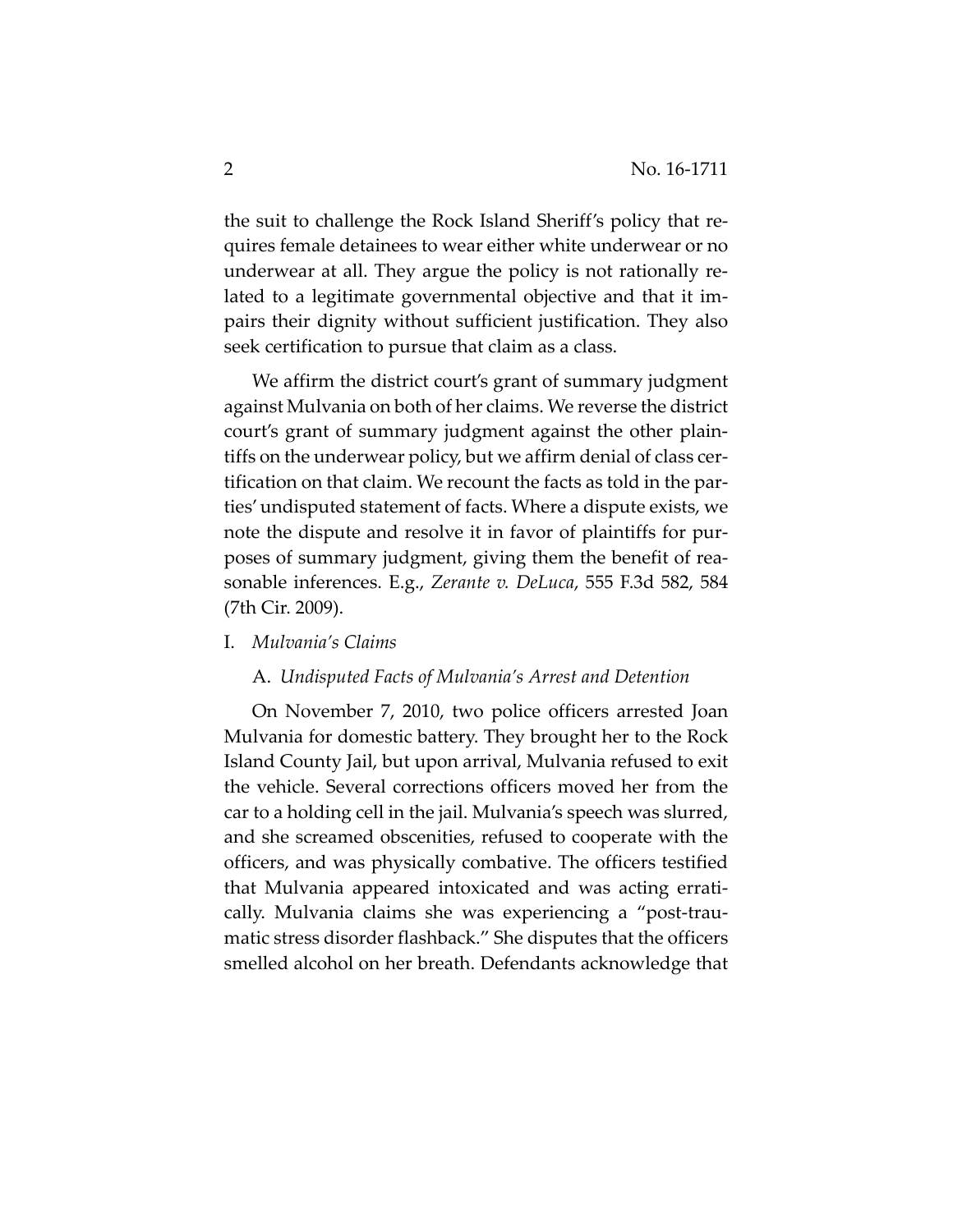they did not smell alcohol, but they rely on hospital labora‐ tory results from that day in which Mulvania tested positive for cocaine and cannabinoids.

Once in the holding cell, Mulvania refused to change from her clothes into a jail uniform, which is part of the jail's book‐ ing process for all detainees. The defendants claim that mis‐ demeanor detainees are permitted to change in a private room when they are cooperative; however, the plaintiffs dispute this. When detainees are not cooperative, the Sheriff permits officers to use reasonable force to ensure compliance with the policy.

After Mulvania refused to change into the jail uniform, two female corrections officers and three or four male officers restrained her and removed her clothing. They placed Mulva‐ nia on her stomach, held her arms straight over her head, and then lifted her shirt off. During this process, Mulvania banged her head against the floor and yelled, "They're going to rape me." After they removed her clothing, the officers draped a jail uniform over her naked body and left the holding cell. Several minutes later, Mulvania had a seizure and was brought to the hospital. After she returned from the hospital, she was released from the jail without any charges.

# B. *Procedural History*

In November 2010 Mulvania filed this suit under 42 U.S.C. § 1983 against Rock Island County and the Sheriff of Rock Is‐ land County. She alleged that the officers unlawfully arrested her, detained her without probable cause, conducted an un‐ constitutional strip search, used unreasonable force by shack‐ ling her, continued to detain her after she was informed that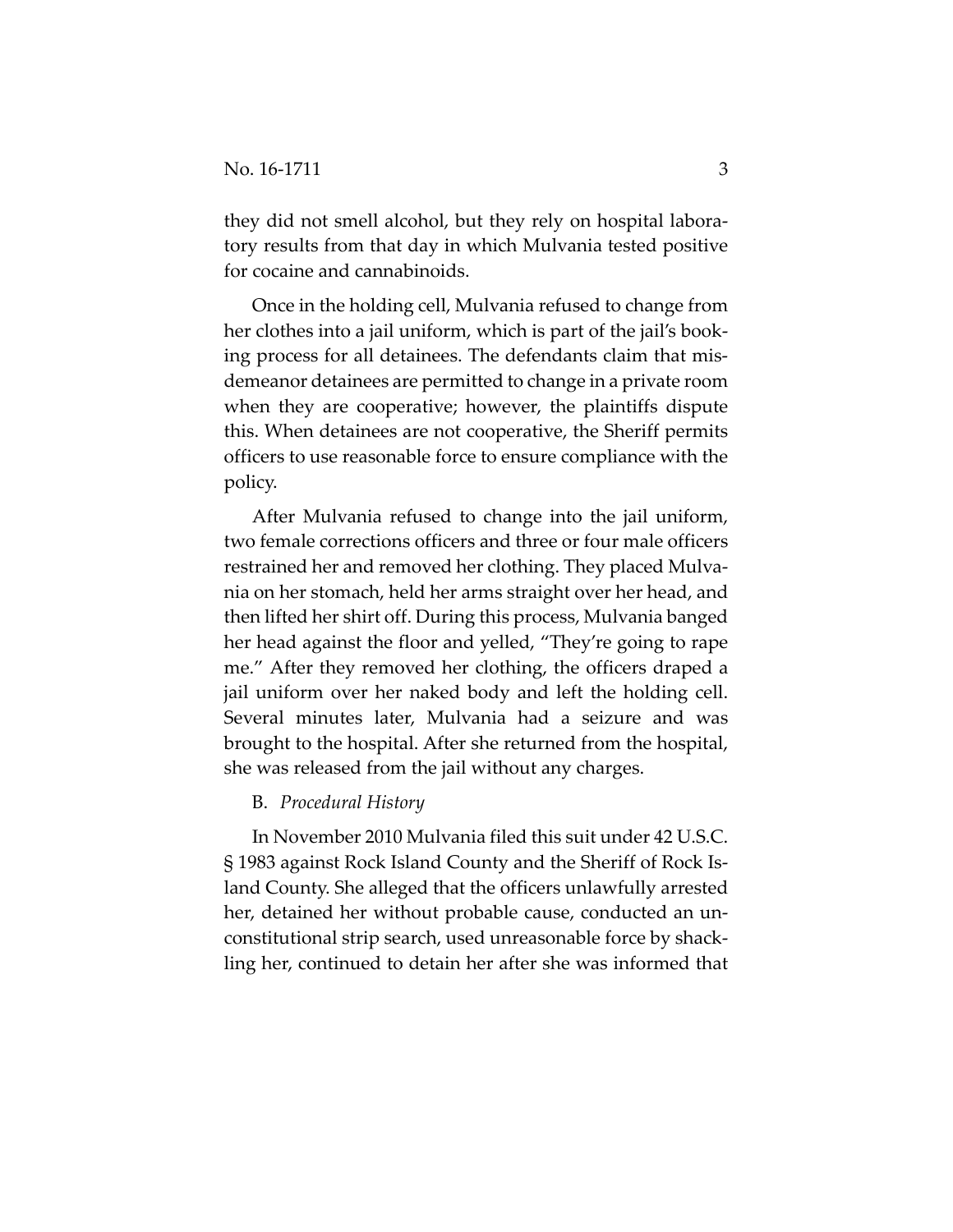she would not be prosecuted, and sexually assaulted her because of her sexual orientation. Mulvania amended her com‐ plaint numerous times over the next several years, dropping most of her original claims and adding new ones, including the underwear claim.

On April 15, 2015, Mulvania sought to file a fourth amended complaint in which she intended to "delete all of the allegations pertaining to the individual defendants and to clarify plaintiff's official capacity claims against the Sheriff." She also sought to add a new claim under the Americans with Disabilities Act. The district court denied her motion as it per‐ tained to the Americans with Disabilities Act. The court said the new claim did not relate back to the third amended com‐ plaint and that it was not in the interest of justice to amend the complaint once again to add that new claim after so many years of litigation. The court permitted plaintiffs to file a fourth amended complaint "that includes only the allegations related to the underwear claim."

When the plaintiffs filed their fourth amended complaint, however, they included not only the underwear claim but also Mulvania's earlier excessive force claim. The Sheriff moved to strike those allegations because they exceeded the court's or‐ der granting leave to amend the complaint. On March 31, 2016, the district court granted the motion to strike, but also proceeded to address the merits of the claim to avoid deciding the case on a "procedural technicality."

#### C. *Summary Judgment on Excessive Force Claim*

Mulvania claims the Rock Island County Jail has a wide‐ spread custom or practice of using excessive force to require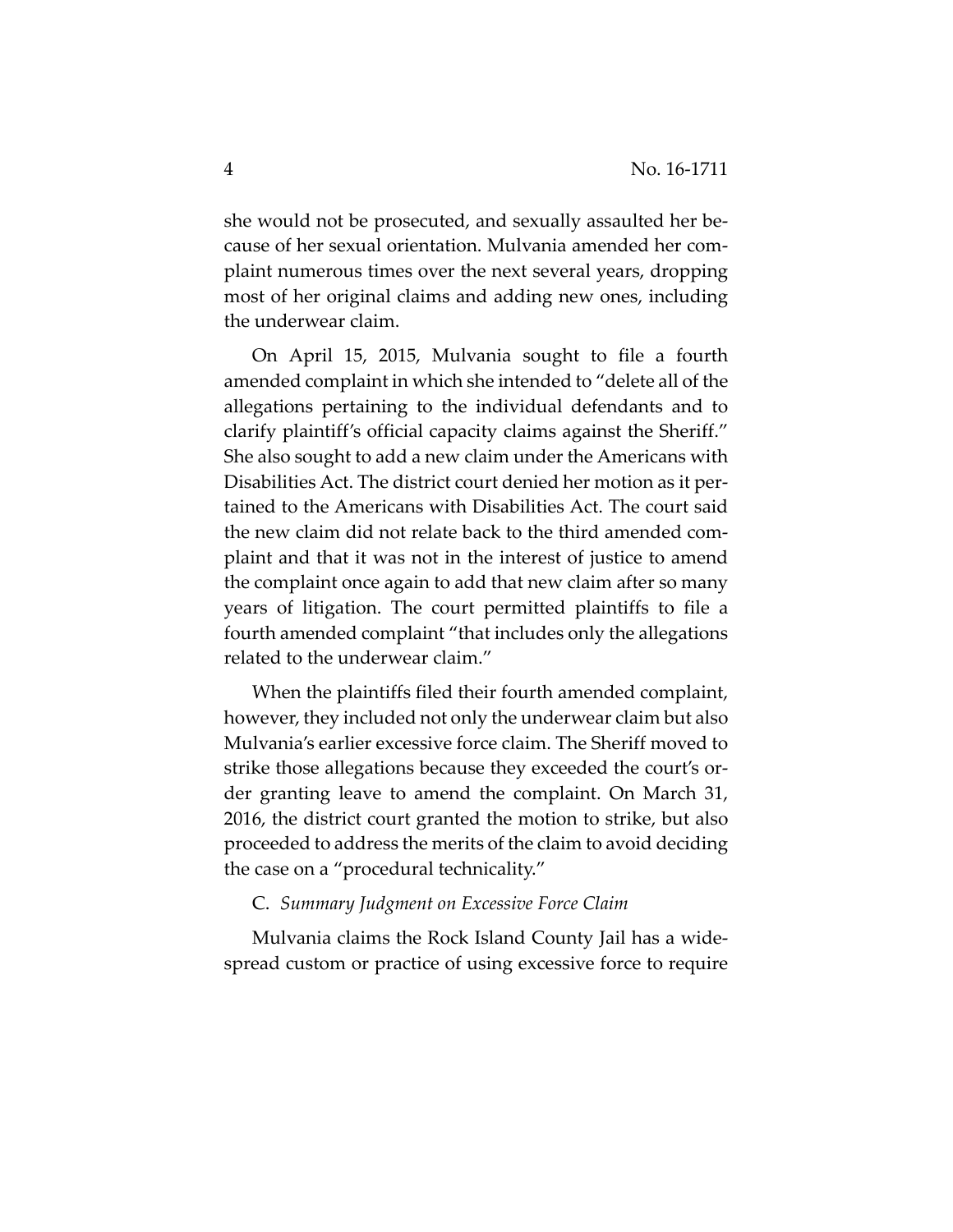detainees to change into jail‐issued uniforms. She acknowl‐ edges that the jail's official policy authorizes a use‐of‐force continuum to ensure compliance with the uniform policy. She claims that in practice, however, excessive force is the norm. The district court concluded that Mulvania put forward insuf‐ ficient evidence of such a custom or practice of using excessive force. We agree.

We review *de novo* the district court's decision granting the Sheriff's motion for summary judgment. *Chaib v. Geo Group, Inc.*, 819 F.3d 337, 340 (7th Cir. 2016). We construe all facts in the light most favorable to Mulvania, who is the non‐moving party. *Id.* Summary judgment is appropriate if there is no gen‐ uine dispute of material fact and the Sheriff is entitled to judg‐ ment as a matter of law. Fed. R. Civ. P. 56(a).

Mulvania relies on two statements by corrections officers to support her claim of a widespread practice of using exces‐ sive force to ensure compliance with the jail's uniform policy. Officer Bailey testified in his deposition, "When someone re‐ fuses to remove their clothes, we have to take their clothes away from them and give them a jumpsuit." Officer Nesseler testified that if a detainee refuses to remove her clothing, "We just take 'em off." Neither of these statements is evidence of the use of excessive force, let alone a widespread practice of it. The first statement is consistent with the Sheriff's stated use‐of‐force continuum policy. The second statement is quoted misleadingly by plaintiffs. Officer Nesseler's "We just take 'em off" statement responded to the question: "how would you go about taking a detainee's clothes off?" Her re‐ sponse is not evidence of any use of excessive force.

Mulvania argues, however, that the defendants did not challenge the sufficiency of the evidence in their motion for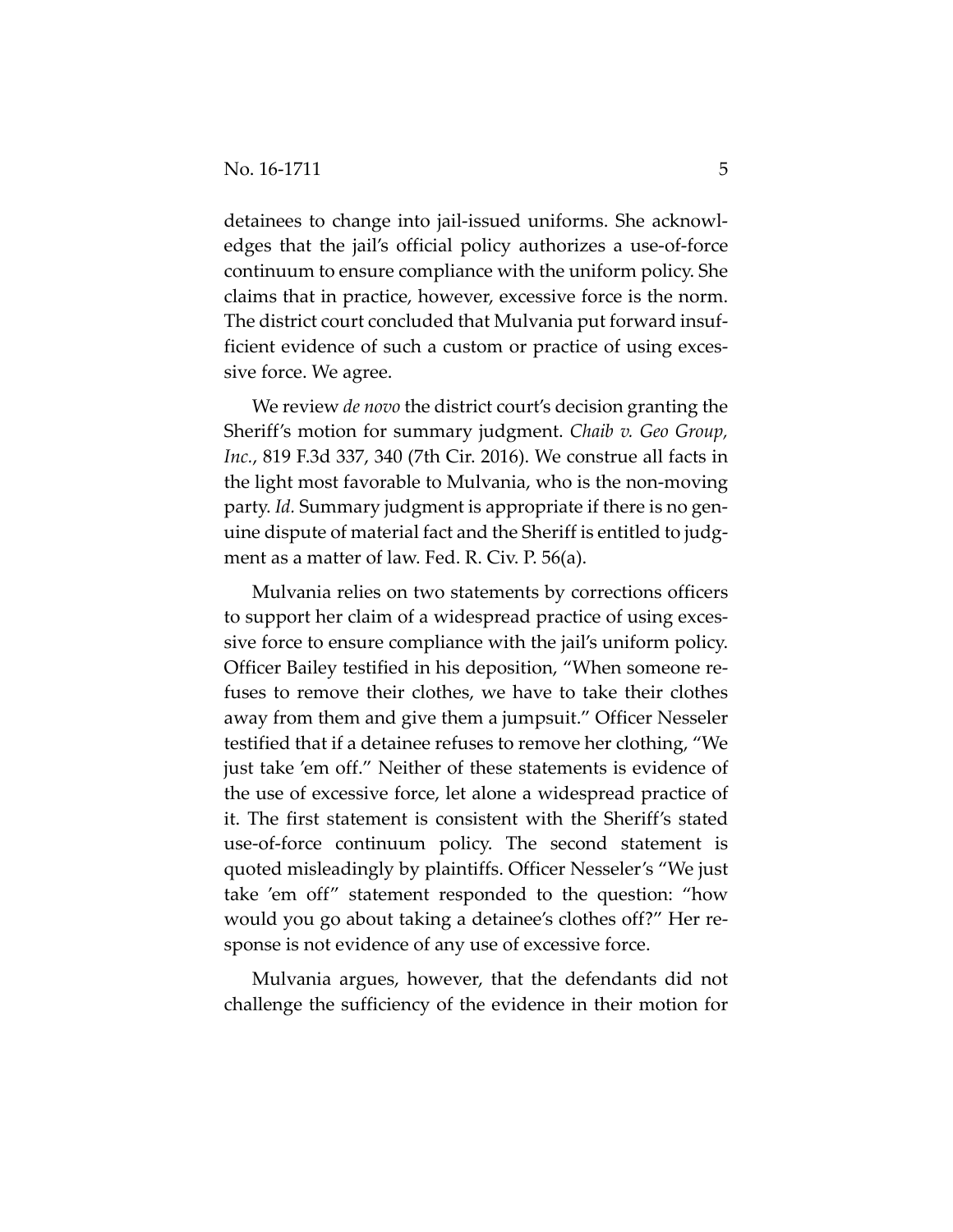summary judgment. She claims that the district court raised this argument on its own and failed to give her notice and a reasonable time to respond on the issue as required by Rule 56(f). This is not correct. The defendants did argue that there was insufficient evidence of a widespread practice of excessive force in their motion. They claimed that Mulvania "cannot show that the policy of the Sheriff requires excessive force given the circumstances" nor can she "show a widespread practice or custom based on only her arrest and detention." That was sufficient to require her to come forward with evi‐ dence of a widespread practice. It was not an error for the dis‐ trict court to decide the motion on these grounds.

# D. *Americans with Disabilities Act Claim*

Mulvania argues next that the district court abused its dis‐ cretion when it denied her motion for leave to amend her complaint to include a claim under the Americans with Disabilities Act (ADA), 42 U.S.C. § 12101 et seq. The ADA claim sought to challenge the jail's intake procedures, alleging that the jail's practice of enforcing the uniform policy before providing mental health screening was unlawful. Mulvania alleged that she had PTSD and was experiencing a flashback during her intake, and that the jail policy failed to accommo‐ date her disability.

The district court denied Mulvania's motion for two rea‐ sons. First, the court said her motion did not relate back to the original pleading under Rule  $15(c)(1)$  and was thus timebarred. The court noted that none of Mulvania's earlier com‐ plaints included any reference to PTSD or mental health screening. Second, the court said that amending the com‐ plaint to allow the ADA claim would not further the interests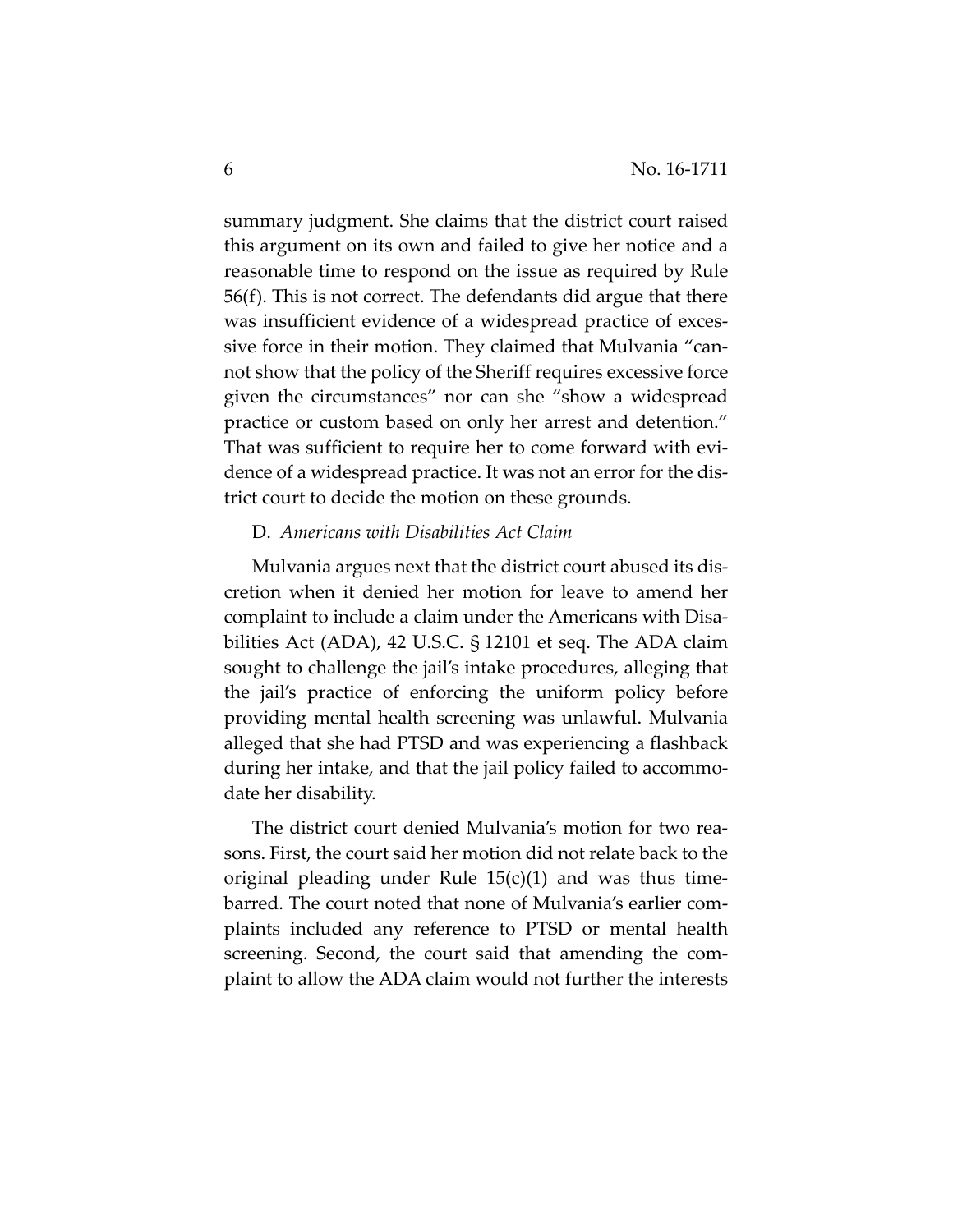of justice. See Fed R. Civ. P. 15(a). The court noted that Mulva‐ nia was attempting to recast her claims after years of litigation and that the lengthy delay in bringing the ADA claim seemed strategic.

We review for abuse of discretion the district court's denial of Mulvania's motion to amend her complaint. *Hall v. Norfolk Southern Railway Co.*, 469 F.3d 590, 594 (7th Cir. 2006). As a general rule, district courts should liberally grant leave to amend pleadings. Fed. R. Civ. P. 15(a); *Foman v. Davis,* 371 U.S. 178, 182 (1962) (reversing denial of leave to amend by citing Rule 15(a)(2)'s mandate to freely grant leave to amend and stating "this mandate is to be heeded"); *Barry Aviation Inc. v. Land O'Lakes Municipal Airport Comm'n,* 377 F.3d 682, 687 & n.3 (7th Cir. 2004) (collecting cases). This liberal approach to amendments is particularly important where the law is uncer‐ tain, such as with pleading standards. *Runnion v. Girl Scouts of Greater Chicago & Northwest Indiana*, 786 F.3d 510, 520 (7th Cir. 2015) ("In the wake of *Twombly* and *Iqbal,* there remain considerable uncertainty and variation among the lower courts as to just how demanding pleading standards have be‐ come. … In the face of that uncertainty, applying the liberal standard for amending pleadings, especially in the early stages of a lawsuit, is the best way to ensure that cases will be decided justly and on their merits.") (citations omitted).

Despite this generally liberal approach to pleading amendments, the district court did not abuse its discretion in this case. The court quite reasonably found that Mulvania's amendment would not have furthered the interests of justice. Fed. R. Civ. P. 15(a). We have noted that "district courts have broad discretion to deny leave to amend where there is undue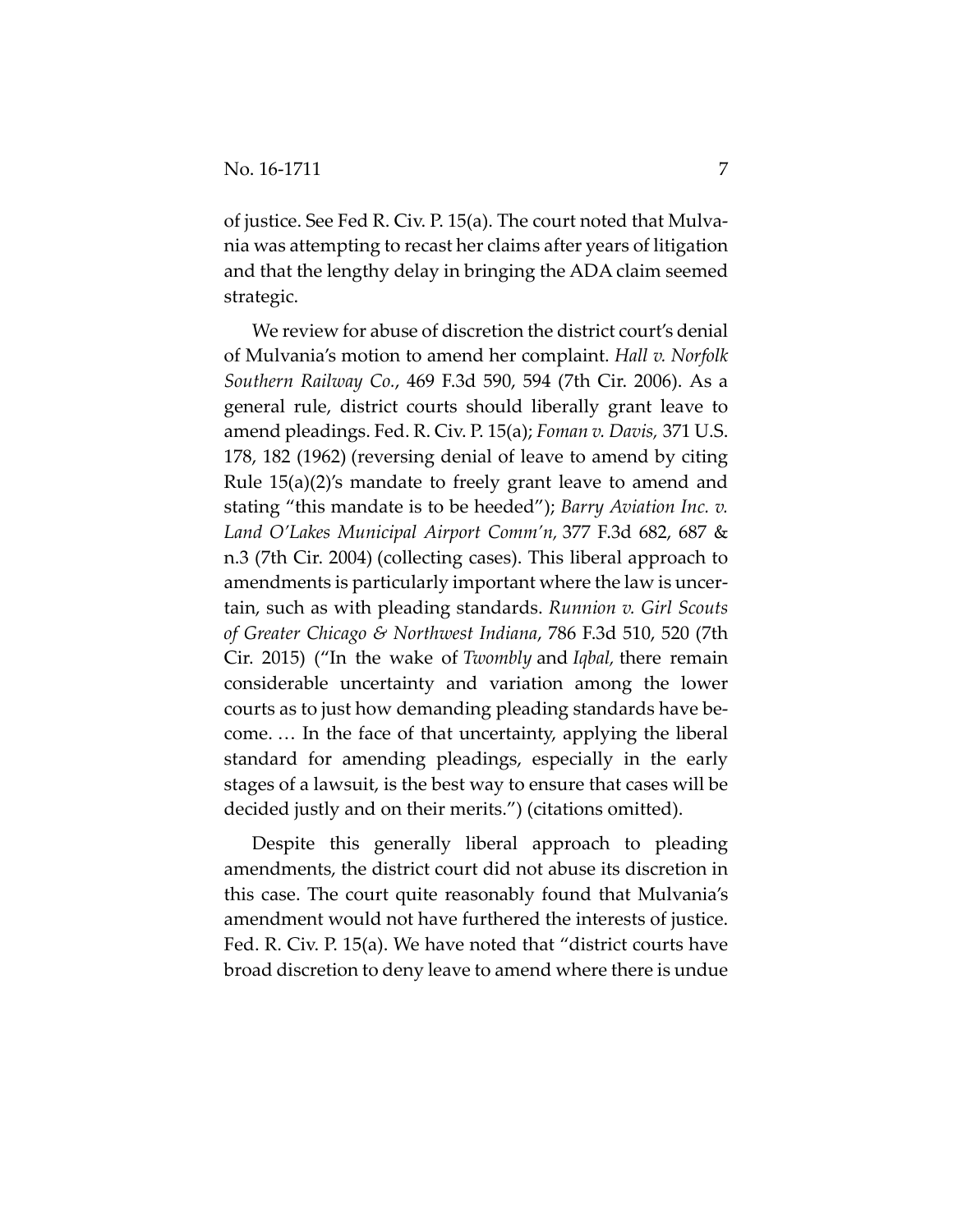delay, bad faith, dilatory motive, repeated failure to cure de‐ ficiencies, undue prejudice to defendants, or where the amendment would be futile." *Arreola v. Godinez*, 546 F.3d 788, 796 (7th Cir. 2008); accord, e.g., *Runnion*, 786 F.3d at 520 (not‐ ing undue delay is sound basis for denying leave to amend pleadings).

Here, the district court found that the plaintiffs had unrea‐ sonably delayed introducing the ADA claim, and the court suggested that the delay was strategic. Mulvania could have alleged the ADA claim at the beginning of the suit. The lengthy delay could not be justified by newly discovered in‐ formation. Moreover, allowing the new claim after several years of litigation would have burdened the defendants by re‐ quiring them to engage in substantial additional discovery. The court also found that the claim would be futile because it would be barred by the two‐year statute of limitations for ADA claims. The district court set forth sufficient reasons to deny the proposed amendment. It did not abuse its discretion.

#### II. *White Underwear Policy Claim*

Mulvania filed her third amended complaint on April 24, 2012. It added ten plaintiffs who sued the Sheriff because of his policy that requires female detainees to wear white under‐ wear or no underwear at all. The policy allows a detainee to purchase underwear from the jail's commissary if she has suf‐ ficient funds. It is unclear how much the underwear costs or when the underwear would be delivered to the detainee. In addition, a detainee may contact family or friends outside of the jail and ask them to bring her white underwear.

Mulvania added these ten plaintiffs in response to the de‐ fendants' argument that she was not representative of the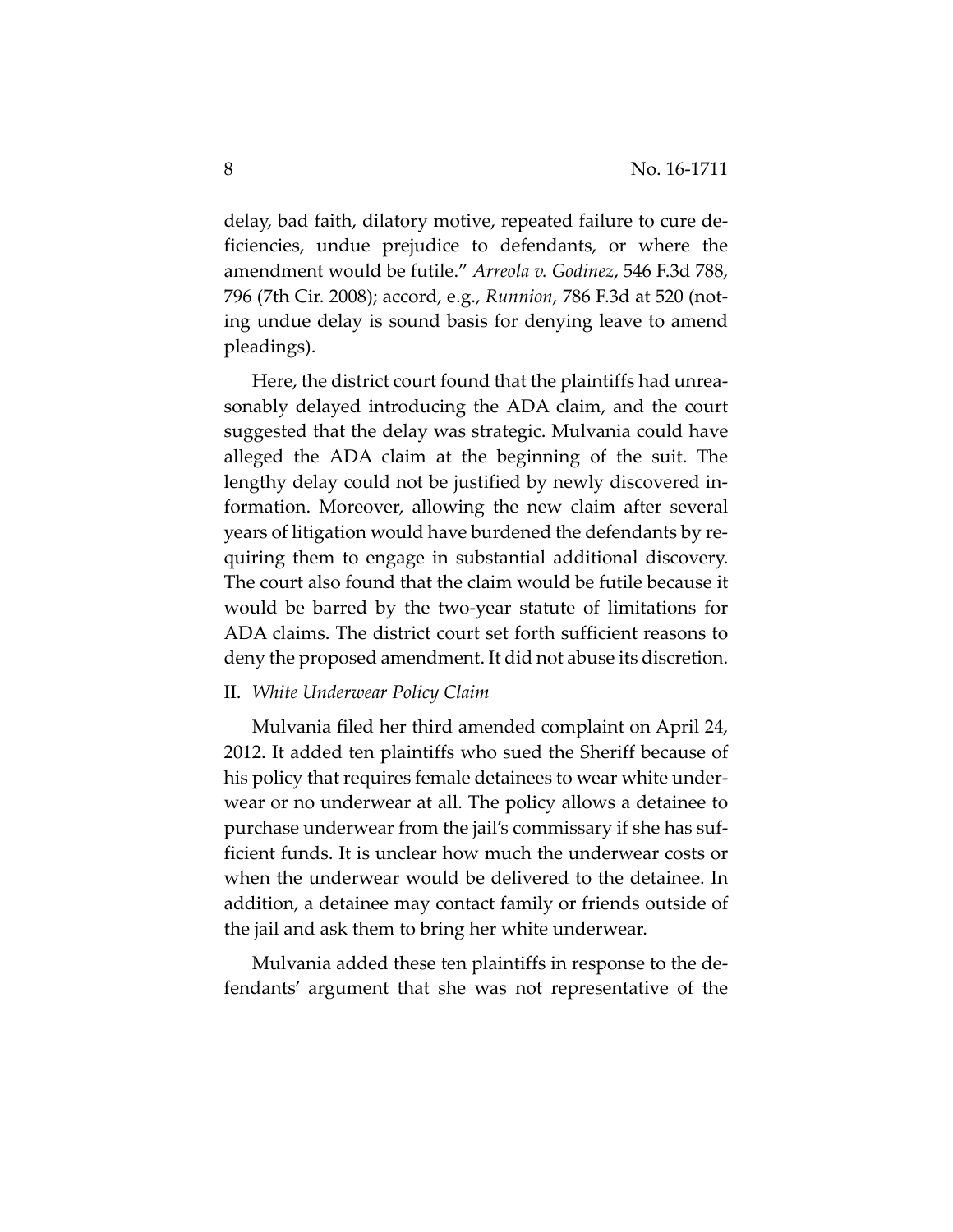class because she was not wearing underwear when she arrived at the jail. The other plaintiffs are women who were re‐ quired to remove their underwear due to the policy. Some plaintiffs allege that corrections officers watched as they re‐ moved their underwear and changed into jail uniforms. They describe the experience as "very uncomfortable," "embarrass‐ ing," "humiliating," and "upsetting." They argue that the pol‐ icy is not rationally related to a legitimate governmental ob‐ jective and that it imposes an unjustified dignitary harm in violation of their rights under the Fourth, Eighth, and Four‐ teenth Amendments.

The Sheriff's sole stated rationale for the underwear policy was to prevent detainees from extracting ink from colored un‐ derwear. The theory was that detainees could use that ink to make tattoos. The Sheriff did not identify any instances of this occurring, but testified that he was "told … when [he] wrote the policy" that such a security concern exists. The district court denied certification to the proposed class on August 15, 2012, in part because plaintiffs failed to satisfy the numerosity and predominance requirements of Rule 23(a) and (b)(3).

# A. *Summary Judgment on Merits*

Plaintiffs appeal the district court's grant of summary judgment against their challenge to the white underwear pol‐ icy. The court found that while the Sheriff's security interest in the underwear policy was "weak," the dignity intrusion to plaintiffs was "minimal." The court made this finding based in part on its conclusion that the policy was close to the "correctional mainstream" and because detainees would be forced to go without underwear for at most one day. The court noted that plaintiffs'declarations discussed only the "actual process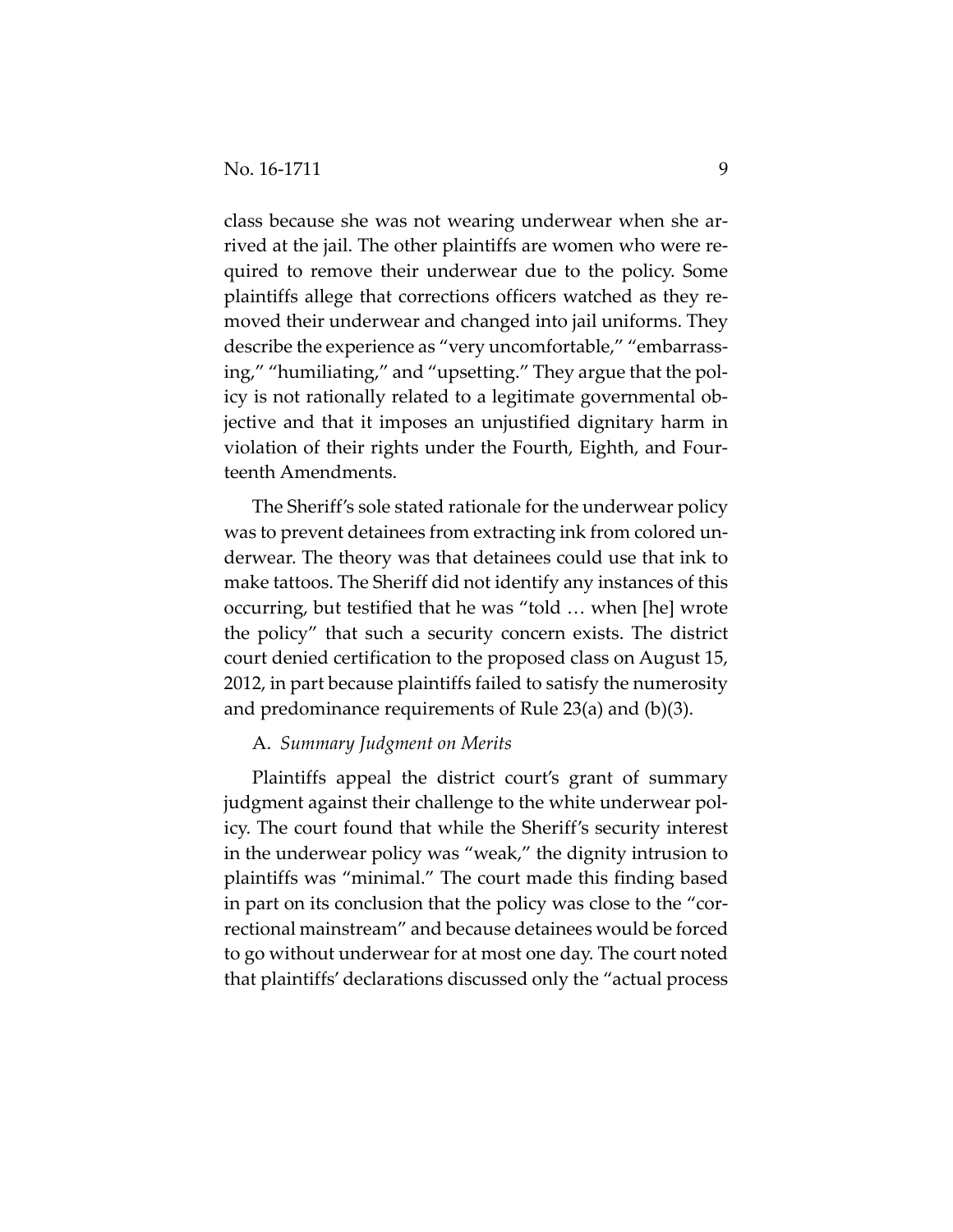of removing their underwear" and did not show that they suffered dignitary harm when forced to go without underwear throughout the rest of their detention. Noting that "Federal courts defer to the judgment of jail administrators," the court ruled that the Sheriff was entitled to summary judgement.

On appeal plaintiffs claim, among other things, that the district court erred by viewing the facts in the light most fa‐ vorable to the defendants. We review *de novo* the district court's grant of summary judgment for the Sheriff. *Chaib*, 819 F.3d at 340.

Because plaintiffs were pretrial detainees, not convicted prisoners, we assess their claim under the Fourteenth Amendment instead of the Eighth Amendment. In *Bell v. Wolfish*, the Supreme Court held that the Fourteenth Amendment's Due Process Clause prohibits holding pretrial detainees in condi‐ tions that "amount to punishment." 441 U.S. 520, 535 (1979). A pretrial condition can amount to punishment in two ways: first, if it is "imposed for the purpose of punishment," or second, if the condition "is not reasonably related to a legitimate goal—if it is arbitrary or purposeless—a court permissibly may infer that the purpose of the government action is punishment." *Id.* at 538–39. The Supreme Court recently explained that "a pretrial detainee can prevail by providing only objective evidence that the challenged governmental action is not rationally related to a legitimate governmental objective or that it is excessive in relation to that purpose." *Kingsley v. Hendrickson*, 576 U.S. —,—, 135 S. Ct. 2466, 2473–74 (2015).

Defendants offer meagre justification for the white under‐ wear policy. The *only* evidence in the record that supports the policy is the Sheriff's deposition testimony that he was "told … when [he] wrote the policy" that such a security concern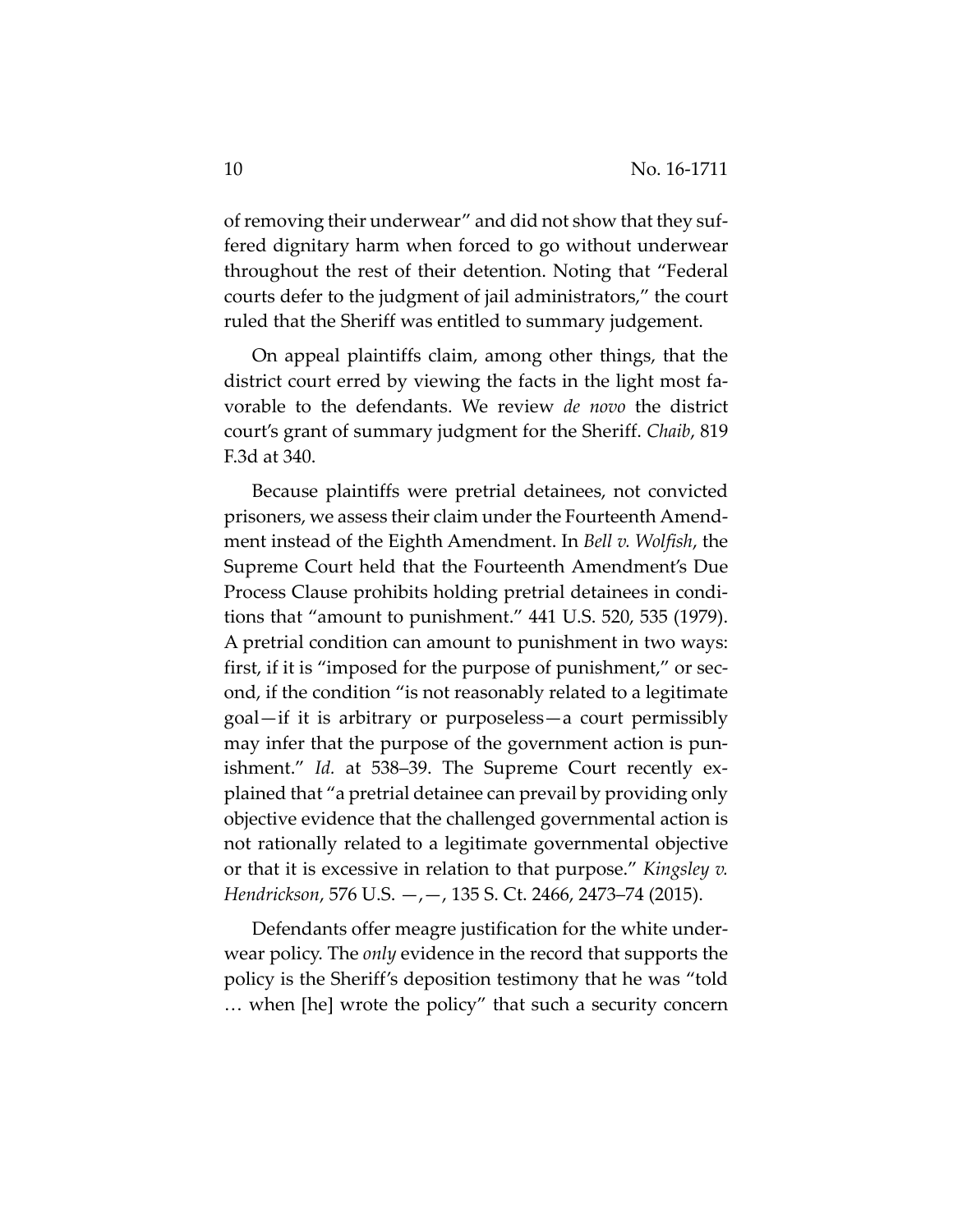about tattoo ink exists. There is no evidence that detainees at the Rock Island County Jail have ever extracted ink from col‐ ored underwear to make tattoos. Nor, for that matter, have defendants identified an instance of this occurring anywhere else. The district court asserted that the policy might be close to the "correctional mainstream," but we find no support for that conclusion in the record.

In its summary judgment order, the district court noted: "While the underwear policy may strike the reader as odd, and the Sheriff's explanation as implausible, the Court notes that many other jails have the same or similar policies." *Mul‐ vania v. City of Rock Island*, No. 4:10‐cv‐04080‐SLD‐JEH, slip op. at 15 n.11 (C.D. Ill. Mar. 31, 2016). The court then cited four cases to demonstrate this point, noting that "the Jail's interest is perhaps close to the correctional mainstream and therefore makes the Court's view of the Sheriff's rationale stronger." *Id.*, citing *Gaston v. McCoy*, No. 15‐cv‐1054, 2015 WL 3484237 (C.D. Ill. June 1, 2015); *Gallup v. Schmaeling*, No. 12‐cv‐1264, 2013 WL 4855181 (E.D. Wis. Sept. 10, 2013); *Batchelor v. Fenwick*, 710 F. Supp. 2d 811, 816 (S.D. Ind. 2010); *Marriott v. County of Mont‐ gomery*, 426 F. Supp. 2d 1, 9 (N.D.N.Y. 2006).

We agree that the white underwear policy seems odd and that the Sheriff's explanation seems at least questionable. We disagree that the four cases cited by the district court show that "many other jails" have the same policy or that the policy may be within the "correctional mainstream." Most of these cases are distinguishable from the Rock Island County Jail's white underwear policy. Even if they were not, four cases are insufficient to establish the norms of correctional institutions. We address the four cases in turn.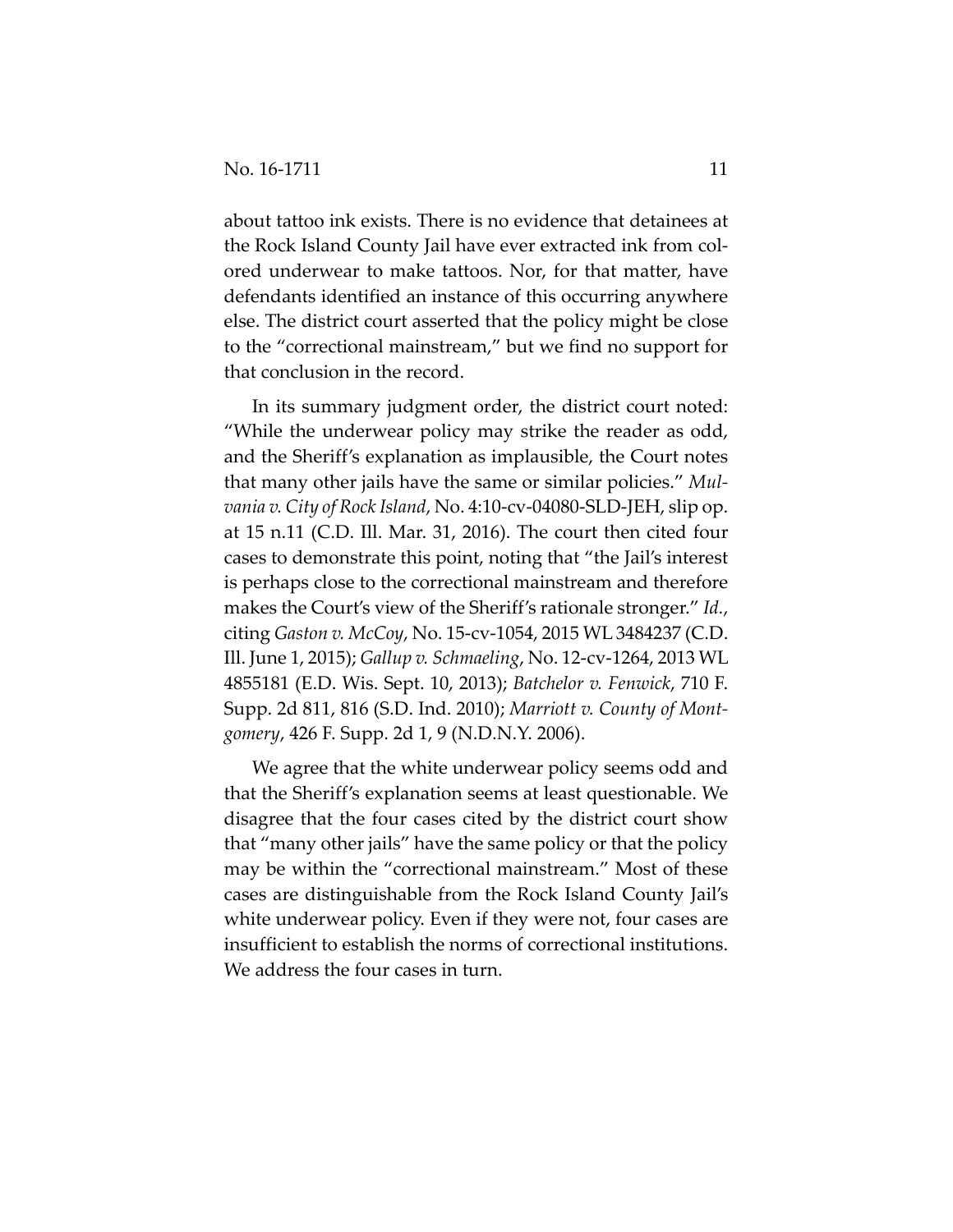*Gaston* involved a pro se complaint that merely alleged that a jail would not provide the plaintiff with underwear. 2015 WL 3484237, at \*1. It did not claim that detainees were forced to remove their nonwhite underwear as a jail policy. Failing to give a new detainee underwear is considerably dif‐ ferent than taking away her underwear. The second case, *Gal‐ lup*, was another pro se complaint. It did allege that the jail had a white underwear policy, 2013 WL 4855181, at \*2. In any event, though, these unsupported allegations in unrelated complaints do not prove any fact sufficient for the court to make a finding at summary judgment.

In *Batchelor*, an opinion from 2010, the district court noted that a jail *used to have* a white underwear policy "whereby in‐ mates wearing colored underwear were asked to exchange it for white underwear." *Batchelor*, 710 F. Supp. 2d at 816*.* In ad‐ dition to the fact that the policy had been revoked, the *Batch‐ elor* policy is readily distinguishable from the Rock Island pol‐ icy. The policy may have been voluntary (detainees were "asked" to exchange their underwear), and detainees appear to have been given underwear to replace their nonwhite un‐ derwear ("in exchange for"). Finally, in *Marriott*, it is unclear that a white underwear policy existed. There the court said that the defendants' assertion about a white underwear policy "contravenes all of the prior testimony given by defendants and their officials—no CO, Jail administrator, or other official ever testified about arrestees and their white underwear." 426 F. Supp. 2d at 9.

Even if we assume the Rock Island County Jail is not the only jail ever to have had a white underwear policy, this rec‐ ord does not show the policy is within any correctional main‐ stream. Even if all four of these cases involved similar white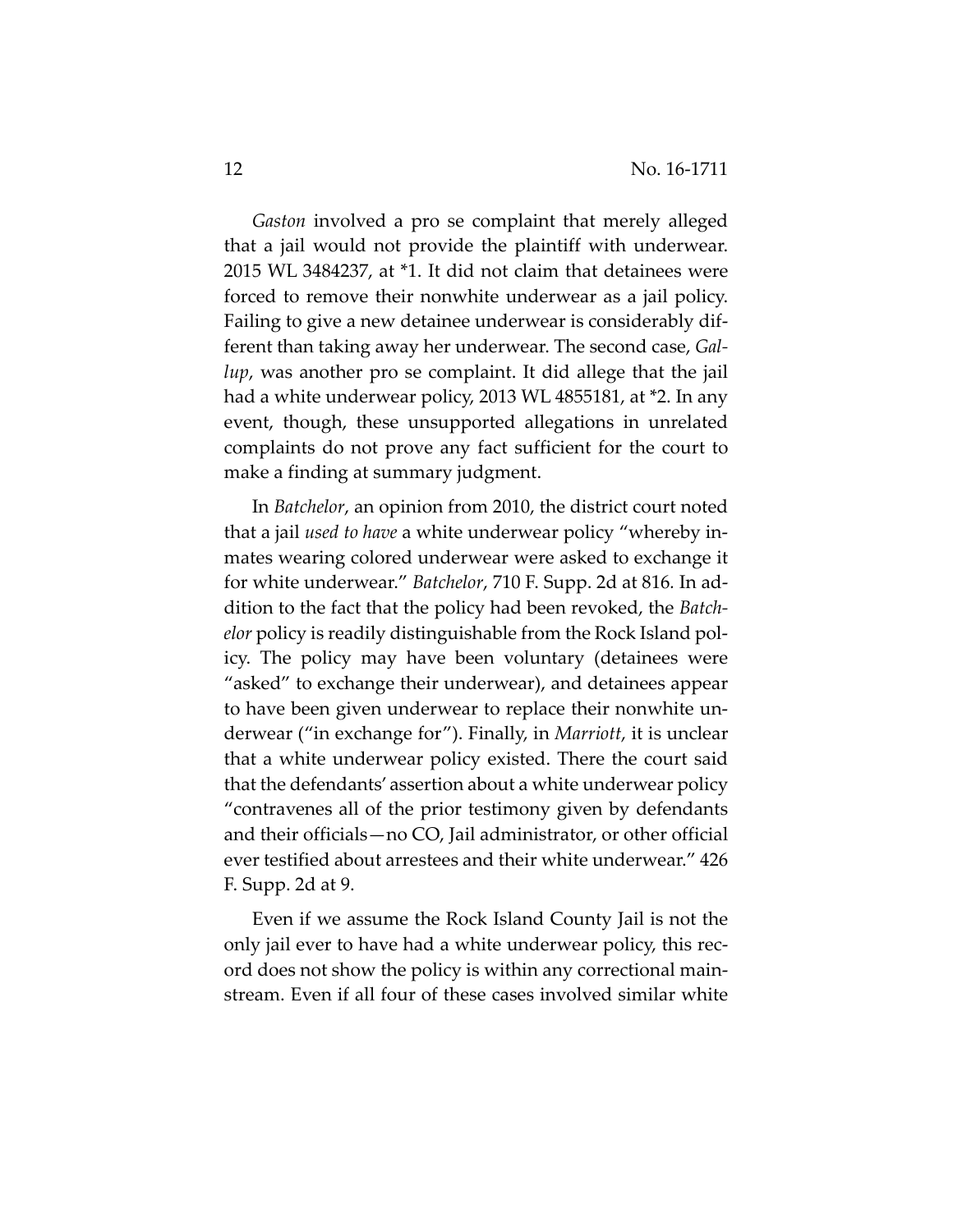underwear policies, that would still seem to imply that the Rock Island County Jail's policy is an outlier. See *Holt v. Hobbs*, 574 U.S.  $-,-$ , 135 S. Ct. 853, 866 (2015) ("While not necessarily controlling, the policies followed at other well-run institutions would be relevant to a determination of the need for a particular type of restriction."), citing *Procunier v. Mar‐ tinez,* 416 U.S. 396, 414 n.14 (1974). We make no judgment now about whether the policy is within a correctional mainstream, but this record does not show that it is.

Any security justification for the underwear policy is fur‐ ther undermined by defendants' own claim that they often did not enforce the policy. Defendants state that the prohibi‐ tion "was not consistently applied" and that "detainees often were permitted to wear colored underwear." This admission supports an inference that the asserted security concern about tattoo ink from underwearis not genuine. See *King v. McCarty*, 781 F.3d 889, 898 (7th Cir. 2015) (prisoner challenged jail's use of a transparent jumpsuit to transport prisoner: "Detainees ar‐ riving at the intake facility from other jails were not wearing similar garments, which at least tends to suggest that such clothing is not necessary for safe and secure penal transfers"). The irregular enforcement of the underwear policy also creates the potential for abuse, for instance by providing a way to harass bothersome detainees.

Giving plaintiffs the benefit of favorable inferences from this record, a reasonable trier of fact could find that the white underwear policy is not rationally related to a legitimate gov‐ ernmental objective, or is at least excessive in relation to such a purpose. This conclusion, without more, supports an infer‐ ence that the policy punishes pretrial detainees in violation of the Fourteenth Amendment. *Kingsley*, 576 U.S. at —, 135 S. Ct.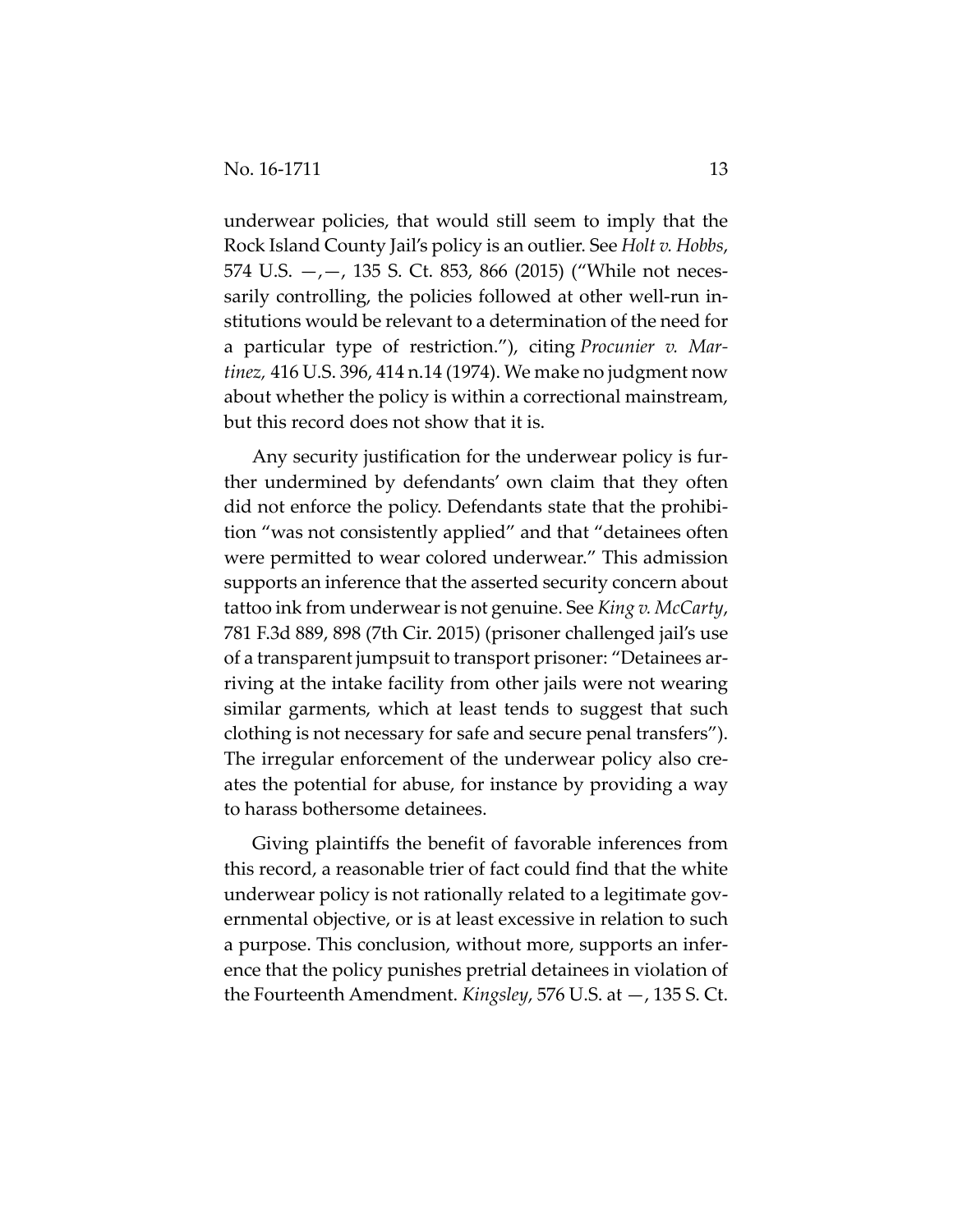at 2473–74; *Bell*, 441 U.S. at 539. We therefore reverse the dis‐ trict court's grant of summary judgment against the plaintiffs on their challenge to the white underwear policy.

Even if the jail's policy might ultimately be found to be ra‐ tionally related to a legitimate governmental objective, the deprivation it imposes must not be excessive in relation to that purpose. *Kingsley*, 576 U.S. at —, 135 S. Ct. at 2473–74. This assessment calls for considering not just the government's in‐ terest but also the dignity interests of the plaintiffs. See *Brown v. Plata*, 563 U.S. 493, 510 (2011) (although prisoners are de‐ prived of many rights while in custody, "the law and the Con‐ stitution demand recognition of certain other rights. Prisoners retain the essence of human dignity inherent in all persons.").

Dignity serves an important balancing function alongside the legitimate safety and management concerns of jails and prisons. See *King*, 781 F.3d at 897 ("Claims such as [plaintiff's] require that we consider the larger tension between the pri‐ vacy and dignity of prisoners and the pressing institutional needs for security and safety. Courts give wardens substantial deference in pursuing the latter ends, but that deference is not complete."); see also *Canedy v. Boardman*, 16 F.3d 183, 186 (7th Cir. 1994) ("The judicial inquiry, then is to 'balanc[e] the sig‐ nificant and legitimate security interests of the institution against the privacy interests of the inmates.'"), quoting *Bell*, 441 U.S. at 560. Without the counterweight of dignity, a jail could presumably set forth security reasons to require detain‐ ees to remain naked throughout their detention or other such unseemly measures. The Constitution forbids such tactics. It requires consideration of individual dignity interests when assessing the permissibility of restrictive custodial policies.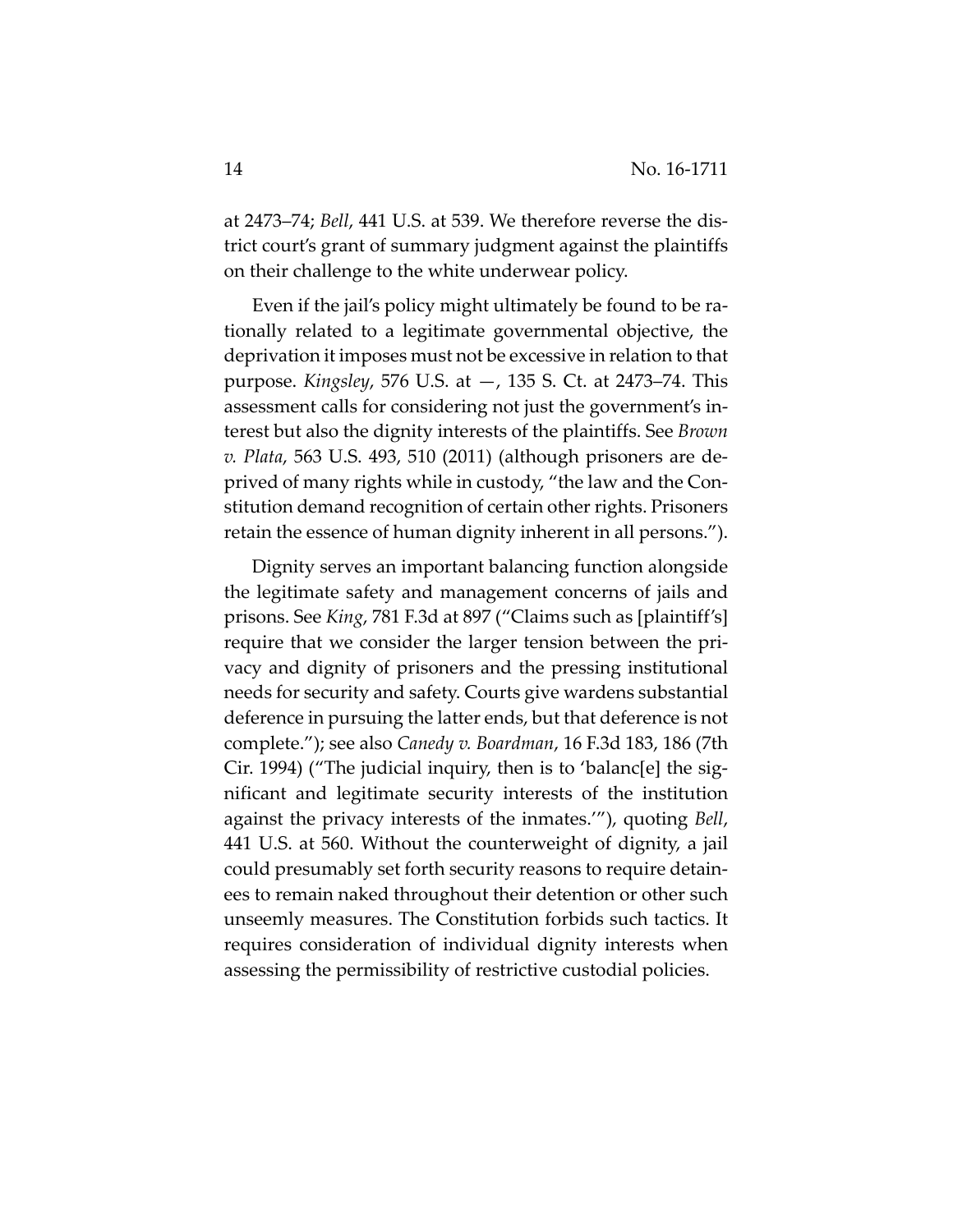Here, the plaintiff-detainees allege a credible dignitary harm. They describe their experiences being deprived of their underwear as "very uncomfortable," "embarrassing," "hu‐ miliating," and "upsetting." In addition, the policy resulted in detainees attending their own court hearings without un‐ derwear. At least one plaintiff was deprived of her underwear during her menstrual cycle.

This indignity lasted for indeterminate periods of time. The district court found that detainees would be deprived of underwear for at most one day, but we have not found sup‐ port for that finding. Defendants appear to concede this point in their brief. Thus, even if the white underwear policy turns out to be rationally related to a legitimate interest, the digni‐ tary harm imposed by the policy might still be excessive in relation to that interest.

#### B. *Denial of Class Certification*

Plaintiffs also appeal the district court's denial of class cer‐ tification for the underwear claim. They argue the district court erred when it concluded that they failed to meet the pre‐ dominance and numerosity requirements of Rule 23. We agree that the district court incorrectly applied the predomi‐ nance requirement, but we find no error in its numerosity ruling. We affirm the denial of class certification.

Federal Rule of Civil Procedure 23 governs class certification. A court may certify a plaintiff class when the named plaintiff demonstrates that the proposed class meets the four requirements of Rule 23(a)—numerosity, commonality, typi‐ cality, and adequacy of representation—and at least one of the branches of Rule 23(b). *Oshana v. Coca‐Cola Co.*, 472 F.3d 506,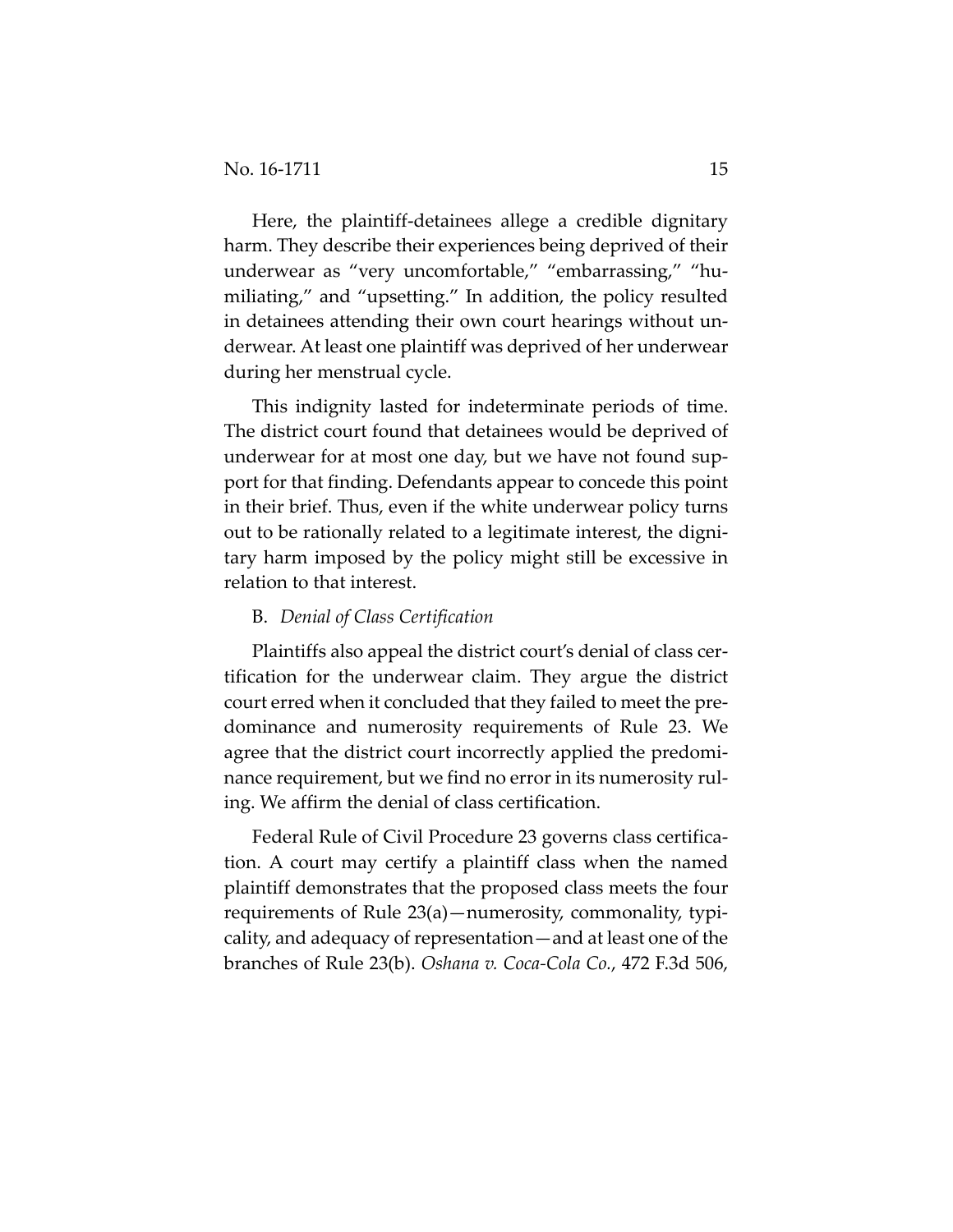513 (7th Cir. 2006). Plaintiffs have the burden of demonstrat‐ ing that the requirements of Rule 23 are met. *Wal‐Mart Stores, Inc. v. Dukes*, 564 U.S. 338, 350 (2011).

District courts have "broad discretion to determine whether certification of a class-action lawsuit is appropriate." *Chavez v. Illinois State Police*, 251 F.3d 612, 629 (7th Cir. 2001), quoting *Mira v. Nuclear Measurements Corp.*, 107 F.3d 466, 474 (7th Cir. 1997). We review for abuse of discretion the district court's denial of class certification. *Chicago Teachers Union, Lo‐ cal No. 1 v. Board of Education of City of Chicago*, 797 F.3d 426, 433 (7th Cir. 2015).

Plaintiffs sought class certification pursuant to Rule  $23(b)(3)$ , which requires that "questions of law or fact common to class members predominate over any questions affecting only individual members." The district court concluded that common issues did not predominate in the underwear claim because the damages would vary for individual class members based on factors such as how long a detainee was deprived of her underwear, whether she was on her men‐ strual cycle or pregnant, and other considerations. In short, the court concluded that "there would be no simple or formu‐ laic method to calculate these damages across all of the indi‐ viduals of the proposed class." *Mulvania v. Sheriff of Rock Is‐ land County*, No. 4:10‐cv‐4080‐SLD‐JAG, 2012 WL 3486133, at \*9 (C.D. Ill. Aug. 15, 2012).

This reasoning was a mistake. "It has long been recog‐ nized that the need for individual damages determinations at [a] later stage of the litigation does not itself justify the denial of certification." *Mullins v. Direct Digital, LLC*, 795 F.3d 654, 671 (7th Cir. 2015); see also, e.g., *Schleicher v. Wendt*, 618 F.3d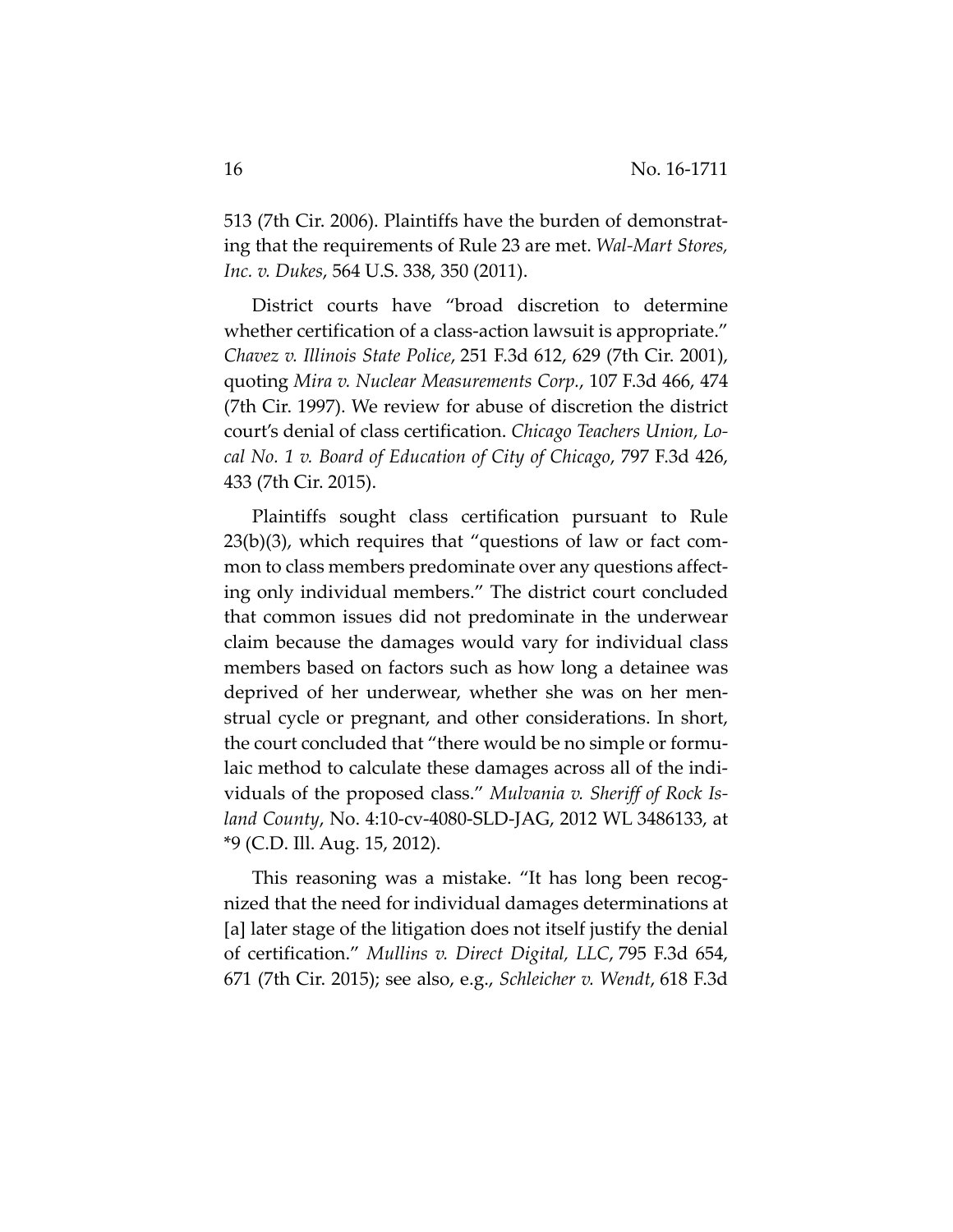679, 685 (7th Cir. 2010) ("The possibility that individual hear‐ ings will be required for some plaintiffs to establish damages does not preclude certification."); William B. Rubenstein, *Newberg on Class Actions*, § 4:54 (5th ed. Dec. 2016 Update) ("[C]ourts in every circuit have uniformly held that the 23(b)(3) predominance requirement is satisfied despite the need to make individualized damage determinations and a recent dissenting decision of four Supreme Court Justices characterized the point as 'well nigh universal.'"), citing *Com‐ cast Corp. v. Behrend*, 569 U.S. —,—, 133 S. Ct. 1426, 1437 (2013) (Ginsburg and Breyer, JJ., joined by Sotomayor and Ka‐ gan, JJ., dissenting).

In cases like this, where damages must be assessed indi‐ vidually, district courts may "bifurcate the case into a liability phase and a damages phase." *Mullins*, 795 F.3d at 671. The district court thus erred when it ruled that class certification was precluded based on the need for damages to be assessed individually. This error was harmless, however, because the court did not abuse its discretion when it ruled that plaintiffs failed to meet the numerosity requirement.

To satisfy Rule 23's numerosity requirement, the proposed class must be "so numerous that joinder of all members is im‐ practicable." Fed. R. Civ. P. 23(a)(1). While there is no magic number that applies to every case, a forty-member class is often regarded as sufficient to meet the numerosity require‐ ment. See *Swanson v. American Consumer Industries, Inc.*, 415 F.2d 1326, 1333 & n.9 (7th Cir. 1969) (even forty class members "is a sufficiently large group to satisfy Rule  $23(a)$ "); see also Rubenstein, *Newberg on Class Actions*, § 3:12 ("[A] class of 40 or more members raises a presumption of impracticability of joinder based on numbers alone.").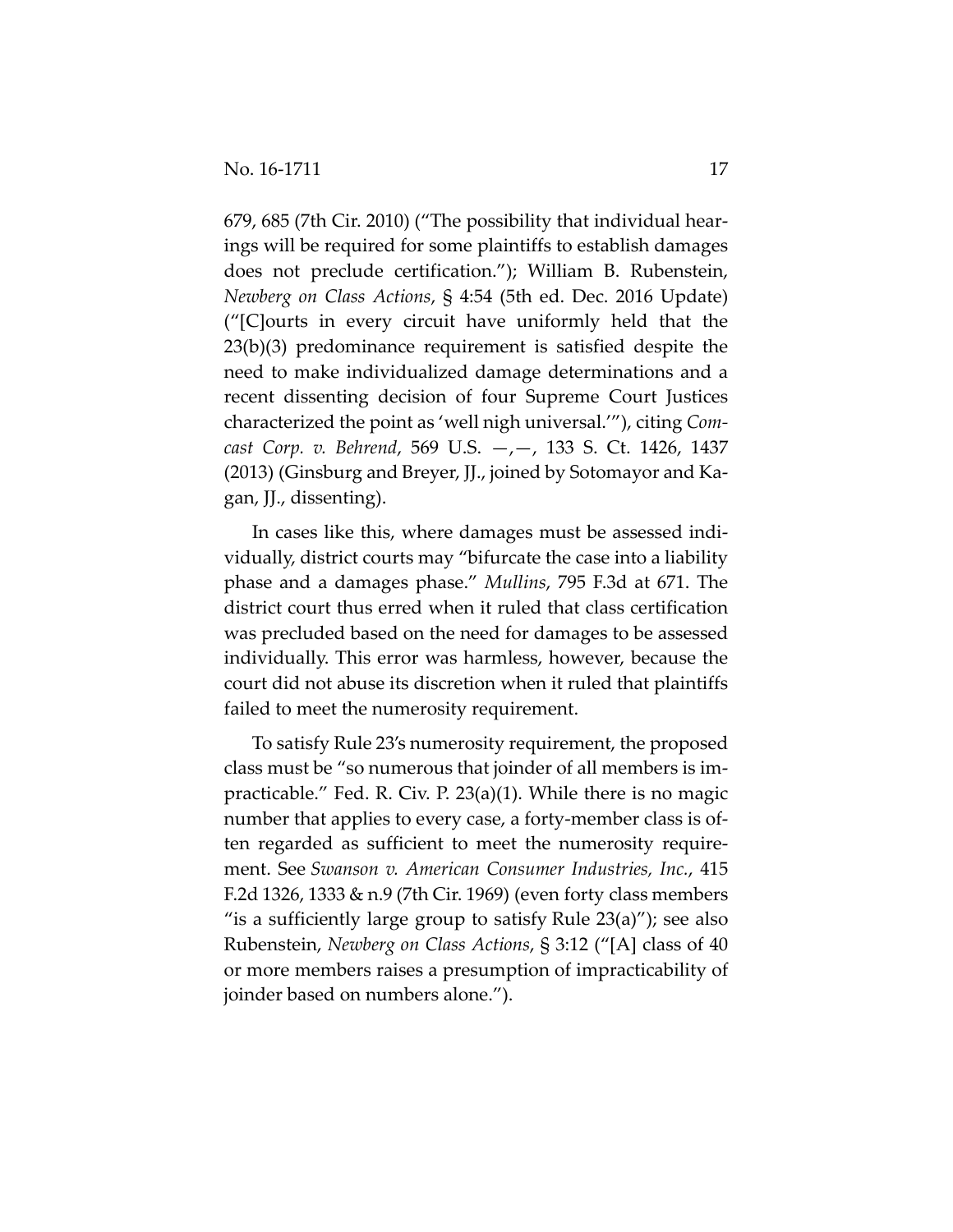The plaintiffs estimated that their class would have forty‐ one members. The district court identified several problems with plaintiffs' calculation and overall numerosity argument, yet plaintiffs fail to address most of these problems on appeal. First, as the district court noted, plaintiffs did not address the impracticability of joinder in their amended motion in support of class certification. Nor do they on appeal. See *Pruitt v. City of Chicago*, 472 F.3d 925, 926–27 (7th Cir. 2006) (affirming denial of class certification; no showing that joinder of forty possible class members was impracticable). Second, plaintiffs did not explain critical ambiguities in how they calculated the potential class size. Nor do they on appeal. Third, the district court disagreed with plaintiffs' class start date of November 15, 2008, which is two years before Mulvania's first complaint. Plaintiffs address only this third issue on appeal. The district court's first two reasons alone would be sufficient for us to affirm its ruling. The court's approach to the third issue—the class start date—likewise was not an abuse of discretion.

The district court calculated a class of 29 members based on a class start date of April 24, 2010, two years before Mulva‐ nia filed the third amended complaint, which first introduced the underwear class allegations. Plaintiffs argue that this class start date is incorrect because, under Rule 15(c), the third amended complaint "related back" to the initial complaint Mulvania filed on November 15, 2010. Plaintiffs cited no au‐ thority to support this calculation method in their briefs, but at oral argument they cited *Arreola v. Godinez*. 546 F.3d 788, 796 (7th Cir. 2008).

*Arreola* does not stand for the proposition that plaintiffs claim. Although *Arreola* did address relation back under Rule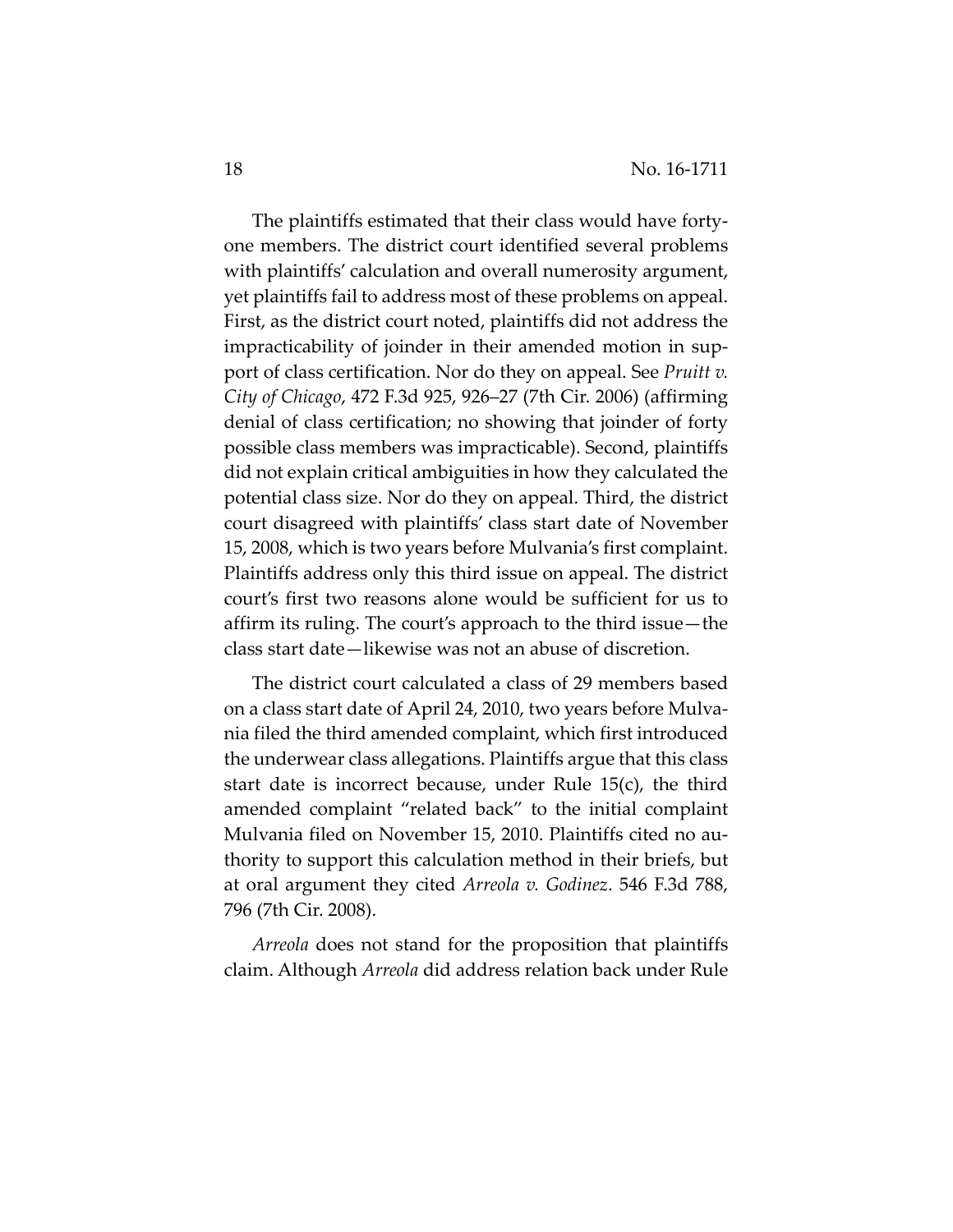15(c) and numerosity under Rule 23(a), it addressed them sep‐ arately. *Id.* at 796 (district court did not abuse discretion by granting leave to amend complaint to add class allegations to claim that related back to initial complaint); *id.* at 798 (plaintiff provided sufficient information in the record to establish nu‐ merosity).

One of the examples in *Arreola* might seem to assume that Rule 15(c) may push back the class start date to an earlier com‐ plaint (before any class allegations were made) for the pur‐ pose of satisfying Rule 23(a)'s numerosity requirement. See *id.* However, *Arreola* made no holding to that effect. The court merely hypothesized, for illustrative purposes, the ways in which the plaintiff in that case could easily meet the numerosity requirement. The court's example showed how the rec‐ ord could have supported a finding that the putative class would exceed 350 members. It would have made no differ‐ ence in the court's example if it had used either complaint to calculate the class start date.

Plaintiffs cite no authority that directly supports their ar‐ gument, and we need not make their arguments for them. See *Vaughn v. King*, 167 F.3d 347, 354 (7th Cir. 1999) ("It is not the responsibility of this court to make arguments for the parties."). The district court did not err by basing its start date for the numerosity calculation on the third amended complaint, which is when the white underwear class allegations were first introduced.

We AFFIRM the district court's grant of summary judgment for defendants on Mulvania's excessive force claim, its partial denial of Mulvania's motion to amend her complaint, and its denial of class certification in the underwear matter. We REVERSE the district court's grant of summary judgment